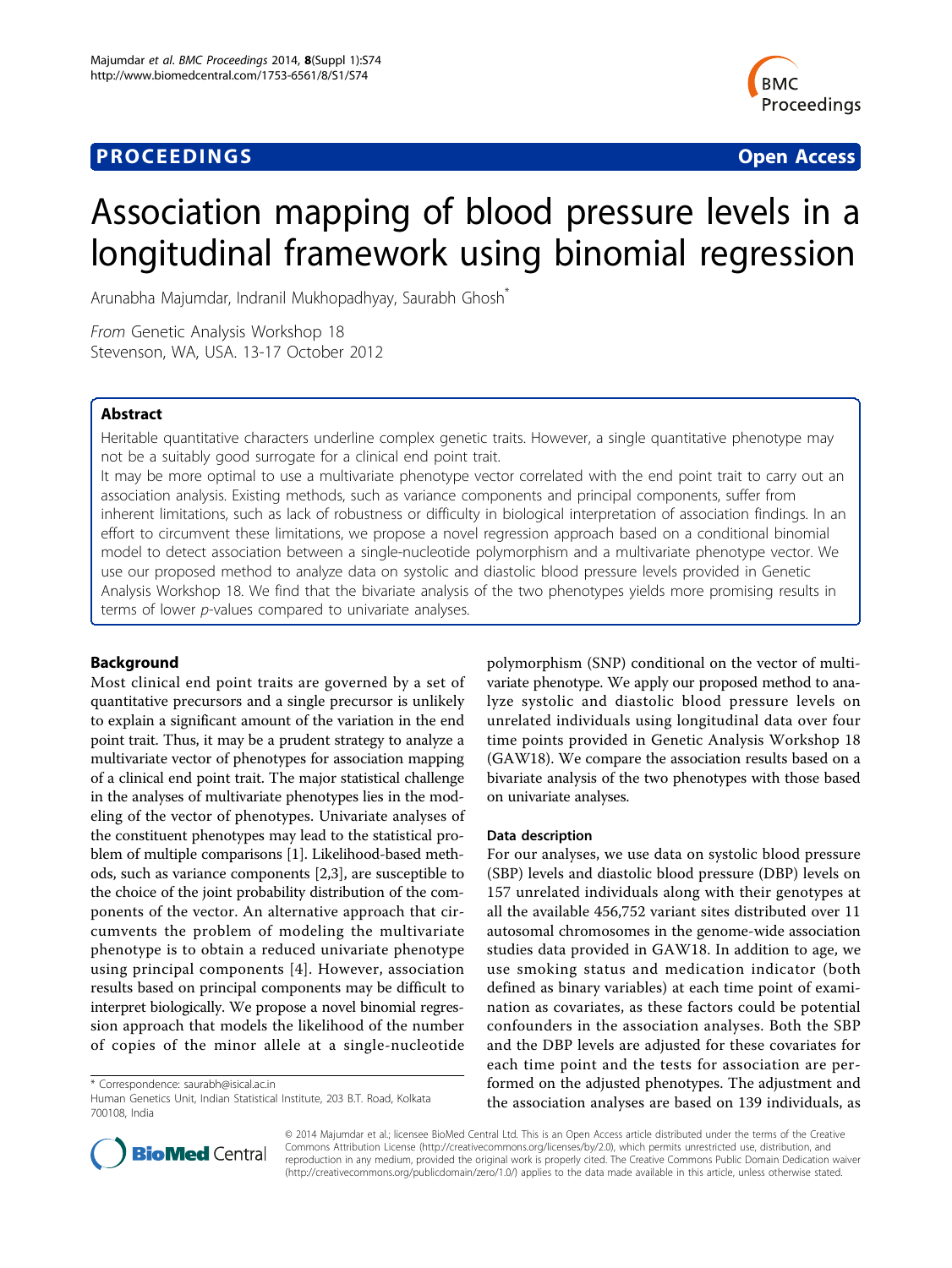data on all the covariates are not available for the remaining individuals. The percentages of individuals with missing phenotype data at the different time points are 8%, 35%, 35%, and 75%, respectively. On tabulating the percentages of individuals with phenotype data missing at multiple time points, we do not observe any pattern in the missing data. For our association analyses, we impute the missing data using a procedure outlined in the following section.

#### Methods

#### Statistical methodology

# Imputation of missing phenotype values and covariate adjustment

The assumption of multivariate normality provides a computationally elegant framework for the expectation maximization algorithm [[5\]](#page-3-0) to estimate parameters when data are missing. Blood pressure levels have traditionally been believed to follow a lognormal distribution. While the Kolmogorov-Smirnov test did not show any significant departure from normality for the systolic and diastolic blood pressure levels at any of the time points, some of the *p*-values are very close to the threshold of 0.05. We thus use a logarithmic transformation on each of the phenotypes to induce normality. Suppose the vector of log-transformed values of any of the two phenotypes at the 4 time points is represented as  $X = (X_1, X_2,$  $X_3$ ,  $X_4$ ). If Y denotes the vector comprising those components of  $X$  that are missing and  $Z$  comprising the components that are available for an individual,  $Y$  is estimated via an expectation maximization algorithm as the expectation of  $Y$  conditioned on  $Z$  and is given by  $\mu_Y - \Sigma_{YZ} \Sigma_{ZZ}^{-1}(Z - \mu_Z)$ , where,  $\mu_Y$  and  $\mu_Z$  are the mean vectors of Y and Z, respectively;  $\Sigma_{YZ}$  is the matrix of covariance between Y and Z, while  $\Sigma_{ZZ}$  is the dispersion matrix of Z. At every time point, we perform a linear regression of the log-transformed values of each of the two phenotypes (available as well as imputed) on age, smoking status, and medication indicator based only on those observations for which data were available on all the covariates and thereby obtain the residuals of each of the regressions.

## Test for association using binomial regression

The phenotypes for our association analyses are the adjusted SBP and DBP levels at each time point obtained using the algorithm described in the preceding section. We propose a binomial regression framework to test for association of a SNP with a multivariate phenotype. Suppose  $X = (X_1, X_2, X_3, \ldots, X_k)$  denotes a vector of  $k$  phenotypes and  $N$  denotes the number of copies of the minor allele (0, 1, or 2) at a SNP. We model the conditional distribution of  $N$  given  $X$  as binomial with parameters 2 and  $p(X)$  where,  $p(X)$  is a logistic link function given by:

$$
\frac{\exp(\beta_0 + \sum_{i=1}^k \beta_i X_i)}{1 + \exp(\beta_0 + \sum_{i=1}^k \beta_i X_i)}
$$

The test for association is equivalent to testing  $H_0$ :  $\beta_1 = \beta_2 = ... = \beta_k = 0$  versus  $H_1$ : not  $H_0$  and the log-likelihood ratio test statistic is distributed as chi-squares with  $k$  degrees of freedom under the null hypothesis. We compare the relative performances of 5 phenotype vectors in detecting association: (a)  $T_1$ : the adjusted SBP levels at the 4 time points; (b)  $T_2$ : the adjusted DBP levels at the 4 time points; (c)  $T_3$ : the adjusted SBP levels summarized by the first 2 principal components across the four time points; (d)  $T_4$ : the adjusted DBP levels summarized by the first two principal components across the four time points; and (e)  $T_5$ : the adjusted SBP as well as the adjusted DBP levels summarized by a bivariate phenotype comprising the first 2 principal components corresponding to each of the phenotypes across the four time points. The above choice of the principal components is motivated by the fact that approximately 75% of the variation in each of the two phenotypes is explained by the corresponding first two principal components. Because the sample size is not very large, we consider only common variants for our association analyses and select only those SNPs with a minor allele frequency of at least 0.01. We also exclude those SNPs that provide significant evidence of departure from Hardy-Weinberg equilibrium (based on the Bonferroni corrected threshold at the genome-wide level). Thus, the tests for association based on the proposed binomial regression model are carried out on 426,193 SNPs. To correct for multiple testing, we use the false discovery rate (FDR) procedure [\[6](#page-3-0)] with an overall rate of 0.05.

#### Results

Among the five phenotype vectors considered, the one comprising the first two principal components of both SBP and DBP levels  $(T_5)$  provides the most promising association findings. Table [1](#page-2-0) presents the five most significant association findings corresponding to each choice of phenotype vector. The only SNP that exhibits significant evidence of association at the genome-wide level is rs12634258 on chromosome 3 (adjusted FDR of 0.047) with  $T_5$ . We observe that this SNP also ranks among the top five SNPs in terms of lowest unadjusted *p*-values when  $T_3$  (the first two principal components of the SBP levels at the four time points) is analyzed.

#### Conclusions

We have developed a binomial regression model that can incorporate multiple phenotypes for association analysis of the multivariate phenotype vector. The method has several advantages: it neither involves any modeling of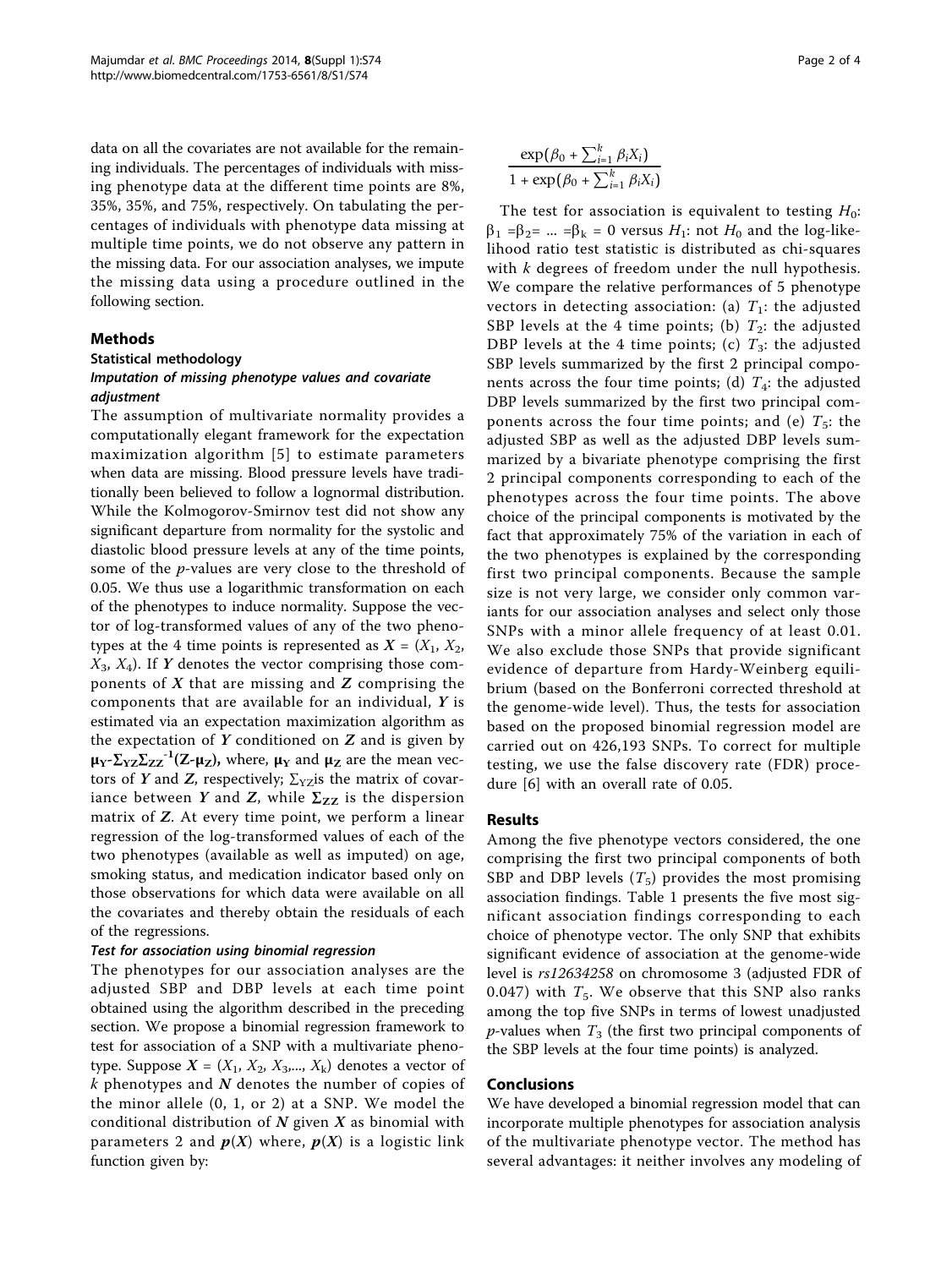| $T_1$                           | $T_{2}$                        | $T_3$                           | $T_{4}$                         | $T_5$                                   |
|---------------------------------|--------------------------------|---------------------------------|---------------------------------|-----------------------------------------|
| rs630685                        | rs7928749                      | rs11233253                      | rs4239000                       | rs12634258                              |
| $(3 \times 10^{-6}, 1q42.1)$    | $(1 \times 10^{-6}, 11q22.2)$  | $(4.9 \times 10^{-6}, 11q14.1)$ | $(9.3 \times 10^{-6}, 17q25)$   | $(1 \times 10^{-7}, 3p14.2)$            |
| rs1789956                       | rs1129174                      | rs11212913                      | rs6590606                       | rs12153302                              |
| $(3.5 \times 10^{-6}, 21q22.3)$ | $(5.9 \times 10^{-6}, 3p25)$   | $(7.7 \times 10^{-6}, 11q22.3)$ | $(2 \times 10^{-5}, 11q25)$     | $(1.1 \times 10^{-6}, 5q13.2)$          |
| rs3829088                       | rs6791435                      | rs9632874                       | rs7117235                       | rs12652232                              |
| $(3.8 \times 10^{-6}, 9p21)$    | $(6.4 \times 10^{-6}, 3p25.1)$ | $(9.4 \times 10^{-6}, 9p22.3)$  | $(2.1 \times 10^{-5}, 11q25)$   | $(3.3 \times 10^{-6}, 5q35.3)$          |
| rs12591997                      | rs4685160                      | rs16960959                      | rs1870301                       | rs7541416                               |
| $(4.1 \times 10^{-6}, 15q21.2)$ | $(9.5 \times 10^{-6}, 3p25.1)$ | $(1.1 \times 10^{-5}, 17p11.2)$ | $(2.9 \times 10^{-5}, 15q26.2)$ | $(3.9 \times 10^{-6}, 1 \text{ p36.1})$ |
| rs12915086                      | rs894177                       | rs12634258                      | rs12153302                      | rs7644778                               |
| $(6.2 \times 10^{-6}, 15q26)$   | $(1.6 \times 10^{-5}, 3q24)$   | $(1.2 \times 10^{-5}, 3p14.2)$  | $(3.9 \times 10^{-5}, 5q13.2)$  | $(4.6 \times 10^{-6}, 3q28)$            |

<span id="page-2-0"></span>Table 1 Five most significant association findings using the different phenotype vectors

The figures in parentheses represent the unadjusted  $p$ -values and chromosomal locations, respectively.

the correlation structure within the components of the multivariate phenotype as required in likelihood-based approaches nor does it compromise on the biological interpretation by transforming the multivariate phenotype to principal components.

The SNP rs12634258 that exhibits the most promising evidence of association with multiple definitions of the phenotype vector is located in the intergenic region between the genes PTPRG (receptor-type tyrosine-protein phosphatase gamma) and FHIT (fragile histidine triad) on 3p14.2. The RNA expression in PTPRG has been reported to be upregulated for arrhythmogenic right ventricular cardiomyopathy in humans [\[7](#page-3-0)]. On the other hand, the RNA expression of FHIT is downregulated in mouse for low blood pressure [\[8](#page-3-0)]. Although we obtain only one association finding that satisfies the genome-wide FDR threshold of 0.05, it is likely that the sample size is grossly inadequate to detect associations for a complex phenotype.

While constructing the phenotype vectors, we had considered the first two principal components of the blood pressure levels across the four time points. As mentioned earlier, these two principal components explain approximately 75% of the total variation of blood pressure levels across the time points. Even though the first principal component explains approximately 55% of the variation, the first 3 principal components explain approximately 90% of the variation. Although for brevity we do not present the association findings for the different choices of the principal components, we find that the SNP rs7644778 ranks among the top two association findings with the first principal component of each of SBP and DBP levels across the four time points, albeit not significant at the genomewide level. We note that this SNP also exhibits evidence of association with first two principal components of each of the two phenotypes. The SNP is located in the gene TPRG1 (tumor protein p63 regulated 1). The RNA expression of this gene has been reported to be upregulated for cardiomyopathy in humans. On the other hand, the five most significant findings with the first two principal components are identical to those with the first three principal components, but none of them is significant at the genome-wide level. This may be explained by the fact that the test with 3 principal components for each of the two phenotypes has two additional degrees of freedom under the null hypothesis and may suffer from loss in power.

Among the five phenotype vectors  $(T_1, T_2, T_3, T_4$  and  $T_5$ ), we find that  $T_5$  (ie, the phenotype that considers both SBP as well as DBP levels simultaneously) provides the most significant association findings (in terms of  $p$ -value). Even though the empirical findings seem to suggest that association analyses based on a multivariate phenotype comprising traits modulated by common genetic variants are likely to be more powerful than univariate analyses of the constituent traits of the multivariate phenotype vector, such a hypothesis can only be validated using extensive simulations. We have performed some independent simulations on 500 unrelated individuals under a few pleiotropic bivariate phenotype models: (a) the constituent traits have a bivariate normal distribution, (b) both are distributed as chi-squares, and (c) 1 trait has a normal distribution, while the other is binary. Our preliminary results based on 1000 replications indicate that our proposed method maintains the correct false-positive rates under all the phenotype models. We also find that simultaneous analyses of both the phenotypes as covariates consistently yield more power compared to analyzing each univariate trait using the binomial regression. On the other hand, the power of the proposed method based on both phenotypes is higher, similar, or marginally lower compared to that based on the first principal component, depending on whether the correlation between the traits is low (less than 0.25), medium (between 0.25 and 0.5) or high (greater than 0.5). The above phenomenon was observed irrespective of the bivariate phenotype model considered. When the gene effects are in different directions for the two phenotypes (the minor homozygous genotype corresponds to high